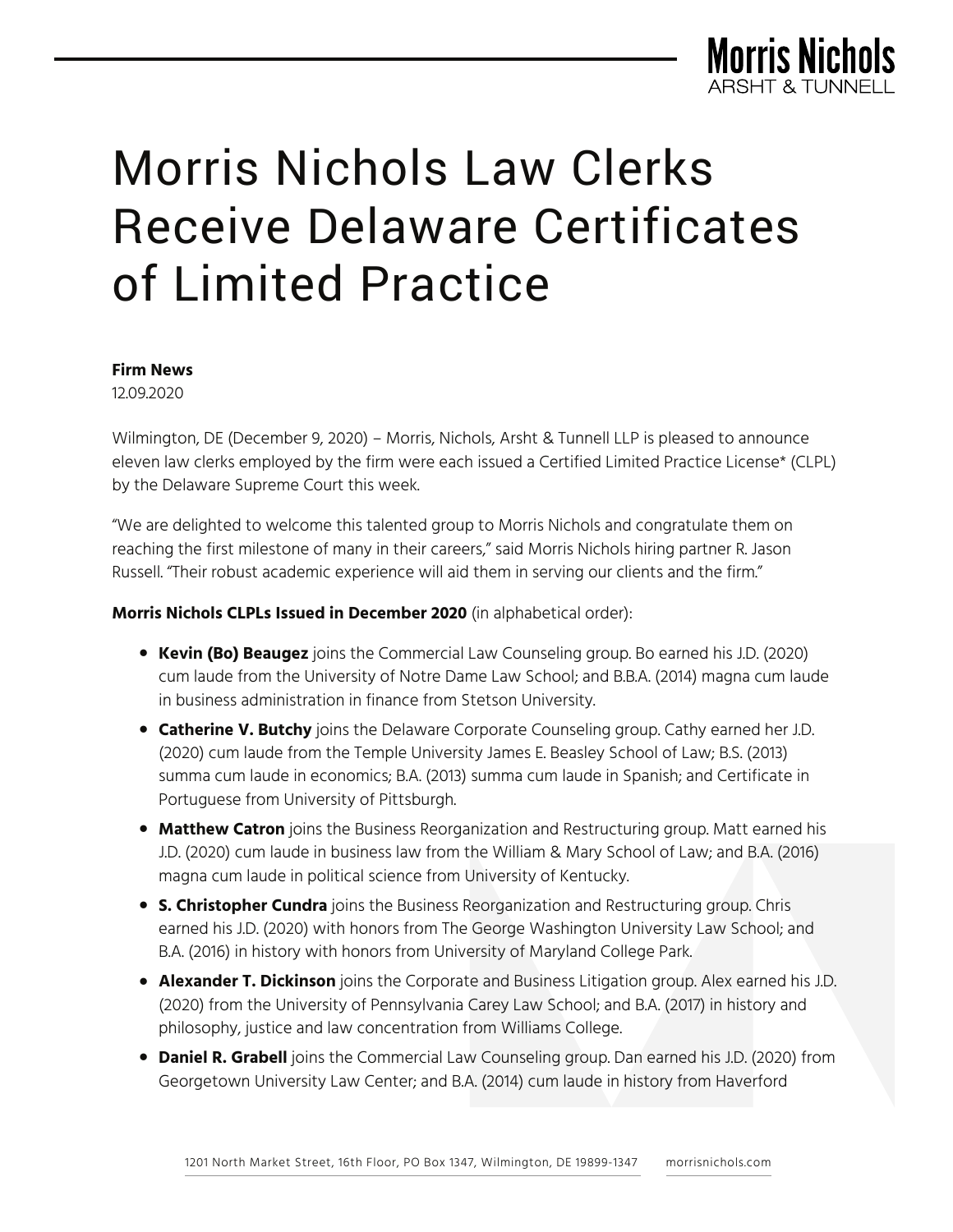

## **Morris Nichols Law Clerks Receive Delaware Certificates of Limited Practice**

College.

- **Matthew S. Middleton** joins the Intellectual Property Litigation group. Matt earned his J.D. (2020) summa cum laude with an Intellectual Property Law Certificate from the University of New Hampshire School of Law; and B.A. (2017) in biology from Rutgers University.
- **Tori L. Remington** joins the Business Reorganization and Restructuring group. Tori earned her J.D. (2020) magna cum laude from The Pennsylvania State University Dickinson School of Law; and B.A. (2017) magna cum laude in political science and philosophy from Augustana University.
- **Eleni Roustopoulos** joins the Corporate and Business Litigation group. Eleni earned her J.D. (2020) from the Temple University James E. Beasley School of Law; and B.A. (2016) in sociology, Spanish language/literature and Latin American studies with honors from University of Delaware.
- **Rebecca Stoolman** joins the Corporate and Business Litigation group. Rebecca earned her J.D. (2020) summa cum laude and Certificate in trial advocacy and litigation from the Temple University James E. Beasley School of Law; and B.A. (2017) magna cum laude in communication studies from Northeastern University.

## ABOUT MORRIS, NICHOLS, ARSHT & TUNNELL LLP

Recognized as Delaware's premier law firm, Morris Nichols handles bet-the-company, high-stakes matters in the four key areas of corporate litigation, alternative entity and corporate counseling, bankruptcy and restructuring, and intellectual property litigation. The firm is regularly involved as lead counsel or co-counsel in matters of national and international significance, as well as those affecting its immediate community.

\* Limited law practice under the supervision of a partner of Morris Nichols, as provided under the Delaware Supreme Court's emergency temporary order relating to limited practice privilege (August 12, 2020) due to exceptional circumstances arising from the COVID-19 pandemic.

## **PROFESSIONALS**

Kevin (Bo) Beaugez

Catherine V. Butchy

S. Christopher Cundra IV

Alexander T. Dickinson

Matthew S. Middleton

Tori L. Remington